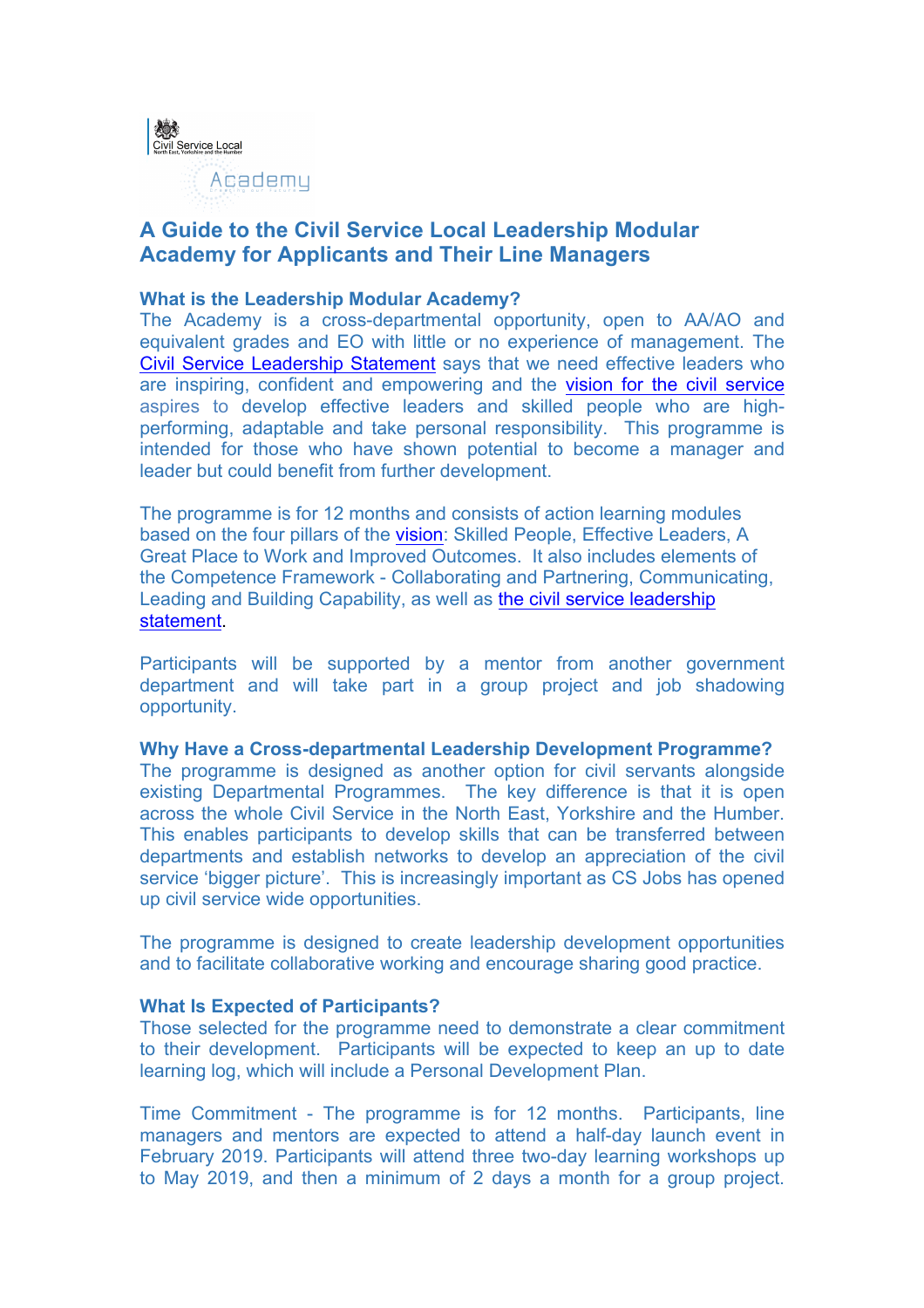There is a one-day review in September, a career development day and a final celebration event in December 2019. They will also meet with their mentor for a minimum of 1 hour a month and job shadow them for a day.

Participants will attend the launch and modules for either the North East in Newcastle or Yorkshire and the Humber in Leeds. Pencil the dates below in their diaries now. Participants cannot transfer between locations.

| <b>Academy</b>            | <b>Yorkshire and the</b><br><b>Humber</b>     | <b>North East</b>       |
|---------------------------|-----------------------------------------------|-------------------------|
| Launch (0.5 Day)          | 26 February 2019                              | 27 February 2019        |
| Module 1 (2 Days)         | 12 and 13 March 2019                          | 6 and 7 March 2019      |
| Module 2 (2 Days)         | 16 and 17 April 2019 (TBC)                    | 3 and 4 April 2019      |
| Module 3 (2.5 Days)       | 7, 8 and 9 May 2019 (TBC)                     | 30 April and 1,2 May 19 |
| <b>Career Day</b>         | <b>TBC</b>                                    |                         |
| <b>Group Project</b>      | 2 days a month June to December               |                         |
| <b>Mid Project Review</b> | 1 Day in September 2019                       |                         |
| <b>End Year Review</b>    | 1 Day in December 2019                        |                         |
| 1 Job Shadow              | 1 Day During the Year                         |                         |
| <b>Mentoring</b>          | 1-2 Hour Monthly Mentoring Meeting Throughout |                         |

## **What is Expected of Line Managers?**

Line managers need to endorse the final section of the candidate's application form. If you believe that the applicant is unsuitable please do not endorse the form. Applications not supported by line management will not be accepted.

You are asked to comment on the candidate's suitability for the programme. We are looking for people who have shown potential but still have scope to be further developed. The programme is not for colleagues who have had training or learning outlined in Annex A or have more then a year's experience in a management role either internally in the civil service or externally.

If your member of staff's application is successful, then it is expected that the line manager will be fully supportive of the programme and the commitment that this involves for both.

Time Commitment - The programme is for 12 months. It is expected that successful candidates will be released to participate in the timetable above.

During the whole year participants should be allowed at least 1 hour a month to meet with their mentor and ensure they complete their learning log, so they can make the most of the programme. We will ask their mentor to offer them the opportunity to job shadow them for a day at some point in the year.

The line manager is critical in supporting their member of staff to get the maximum benefit from the programme. This includes having regular meetings with them to discuss progress, offer support, encouragement and quidance and discuss any issues arising from the programme.

Managers are expected to attend a launch event with their participant and mentor. Please note these will be in February 2019.